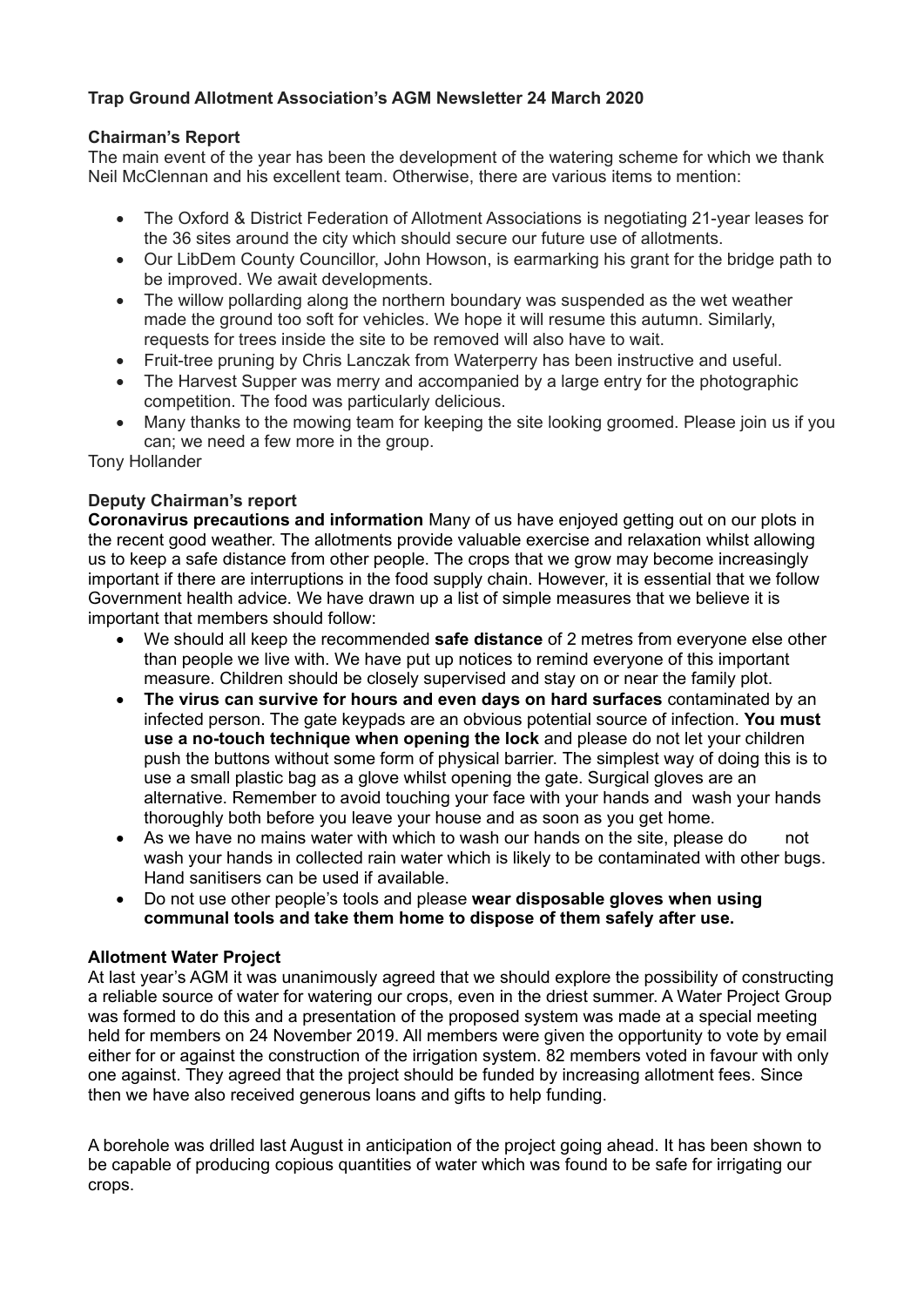We have opted to go for a gravity distribution system. The project has been broken down into a number of separate tasks: constructing a steel support for the water tank on top of the shop container, installing the tank on top of the container, making a concrete collar and duct for the borehole, laying overground pipes, constructing and locating troughs and taps evenly round the site, installing a pump in the borehole and solar panels on the roof of the container and laying underground irrigation pipes.

We had planned to have our first working party to lay overground pipes this Saturday but this has had to be cancelled because of the coronavirus pandemic. Work on the system will resume as soon as possible but this may not be for some months or even a year. Neil MacLennan

### **Treasurer's report**

The 2019 accounts show a margin of income over-expenditure of £1,908. This includes a donation for the water project of £500 for which we wish to express our thanks. There has also been no rent payment to Oxford City Council of £657 in the year due to a failure to collect on their part. Attempts to make this payment have so far failed but it expected that arrears will at some time be paid. Once these items are taken into the account the net income falls to £751. Hence income has slightly exceeded expenditure in the year. The shop appears to have made a small loss of £81 but this may reflect the difficulty in accurately valuing stocks at the end of the year. It is intended to do a mid-year stock take to keep a better track of the shop finances in 2020. Fees for membership and plots have been doubled in 2020 and 2021 in order to finance the water project. Loans totalling £7,000 have been made by two members and this will facilitate the investment and are greatly appreciated. Jim Moore of Chapman, Robinson and Moore has examined and approved the accounts. His willingness to do this each year is also much appreciated.

### **Secretary's report**

**Seeds:** It is still possible to order seeds at a 50% discount from Dobies as there is no cut-off date for seed orders. Catalogues and order forms are available from the allotment shop. **Membership cards** are not compulsory but are needed to benefit from discounts at Yarnton Nurseries, Burford Garden Company and - new last year – Cassington Nurseries. Current membership cards will expire on 1 May 2020. New cards are available at the allotment shop. **Plant sale and swap** Members brought, swapped and bought plants at the allotment shop during normal shop hours in May which worked well with the swapping element proving particularly popular. We'll do the same during all shop opening hours in May 2020. **Allotment rules** will be updated to bring them in line with Oxford City Council allotment rules.

Virginia Wallis

# **Lettings Secretaries report**

There are now 47 whole plots, 134 half plots and 24 quarter plots. The bad weather have delayed the usual spring inspection which is scheduled to take place after Easter some time in April, Coronavirus precautions permitting. There are currently 38 people on the waiting list which includes existing plot holders who want to take on an additional half plot. Roger Mumby-Croft

### **Website and machinery**

I would like to remind people that there is a list of shared equipment which is available for members' use. The list is on the website at [http://www.trapgroundallotments.org.uk/shared](http://www.trapgroundallotments.org.uk/shared-equipment)[equipment](http://www.trapgroundallotments.org.uk/shared-equipment). Your safety, and the safety of other members, is of paramount importance and so we ask that before you use any piece of equipment you ask to be shown how to use it safely, and that you sign a piece of paper to say that you have been shown how to use it. Once you have been shown how to use a machine, you are able to approach any equipment shed key-holder to borrow their keys to get access to the machines. We don't police whether you have been shown how to use the individual machines - it's your responsibility to only use what you have been shown how to use. The key-holders and people able to demonstrate the use of the machines is on the web page.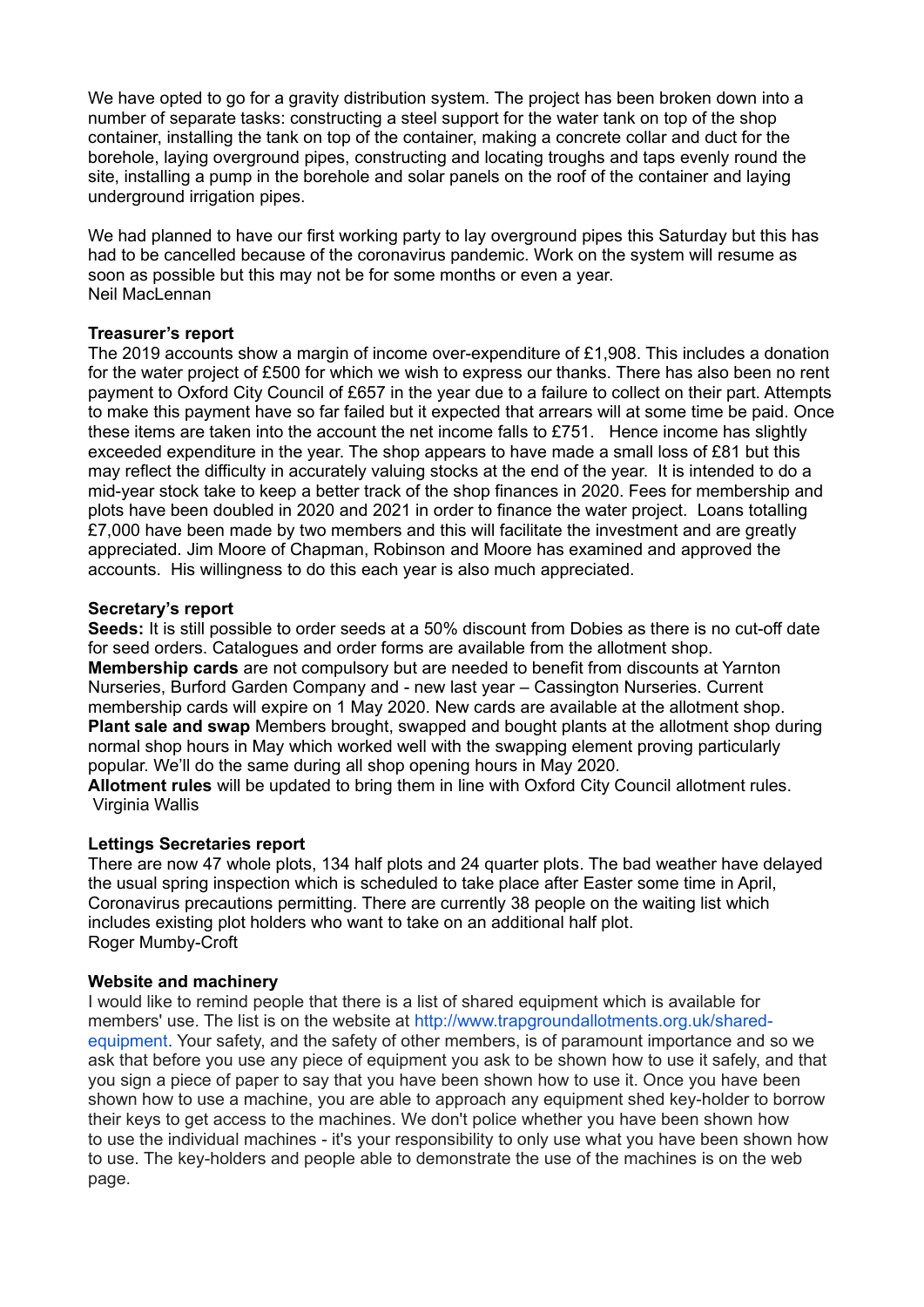Manuals for all the equipment are stored in a folder in the equipment shed, and of course they all have a section on their safe use. You should also familiarise yourself with that advice before you use a machine and make sure you wear sturdy footwear when using the equipment. Also wear please make use of the ear defenders and eye-shields which are available in the shed. Don't fill machines with petrol when the engine is hot, and don't pour petrol out when you are in the shed. Do it outside where any vapour can dissipate rapidly.

When using the strimmer or brush-cutter be aware that it can throw out stones and pieces of plant material at high velocity at just about a young child's head height. Don't use the strimmer within 10 metres of anybody else, and especially watch out for children. This is one reason why our rules state that parents should supervise children on the allotment site at all times.

Please make your own decision about whether you consider Corona Virus to be a sufficient concern that you would prefer not to make use of shared equipment. If you feel the need to wear gloves when using the machinery, feel free to do so, as long as it does not limit your ability to control the machine.

Finally, please treat the equipment with respect and report equipment failures to me - I can be contacted at [webmaster@trapgroundallotments.org.uk.](mailto:webmaster@trapgroundallotments.org.uk) I am fed up with finding fermenting grass cuttings in the mowers' grass collectors, left there by inconsiderate users. Please don't do that. The big mower was damaged last year - I found one of the front wheels bent to the side. It has been bent back but the chassis will have been permanently damaged and it will be a weak spot from now on. Take extra care not to damage it again, and let me know if it happens again, so I can address it.

Jonathan Clark

### **Communal compost and bonfires**

After the three main compost bins were repaired last year, we have been able to have the JCB in periodically to turn them over to produce good compost. For small plots this is useful as there is no room for a local bin, although these are very much encouraged too. Please throw material well up on to the open heap. A good mix of twiggy stuff and green

material works well, but no stones nor plastic please.

The central bonfire is best so please avoid individual bonfires on your plot, especially if it is slowburning and smelly. We try to have a short hot bonfire as necessary, with minimal smoke. Please do not stack excess material around the wooden compost posts and please, no plastic or polluting materials. Twiggy material such as raspberry canes do compost well and the less we have to burn the better. Michael Wheale

### **Allotment shop**

The shop had an average year, but made an £80 loss. It is thought that this is due to the approximate nature of the stock taking process. Thanks to the eight-strong band of shop helpers who volunteer for shop duty from March to October.

For now **t**he allotment shop will continue to open (11.00 to 12.00 on Saturdays, 3.00 to 4.00 on Sundays) but not quite as normal. To be on the safe side, please do not go into the shop itself and keep a safe distance (2 metres) from each other and the person in charge of the shop. It would also be helpful if you could have the right money - or a cheque (bring your own pen) - so that any cash is handled as little as possible. Thanks to everyone who kept their distance last weekend. We now have a card reader ready to be installed in the shop so that – preferably - you'll be able to use a debit or credit card to pay for things rather than cash. Chris Beckett

### **Photo competition**

The theme for last year's photo competition was 'texture'. Voting for the 2020 theme took place at the 2019 Harvest supper but I am struggling to remember what the final outcome was. Please help.